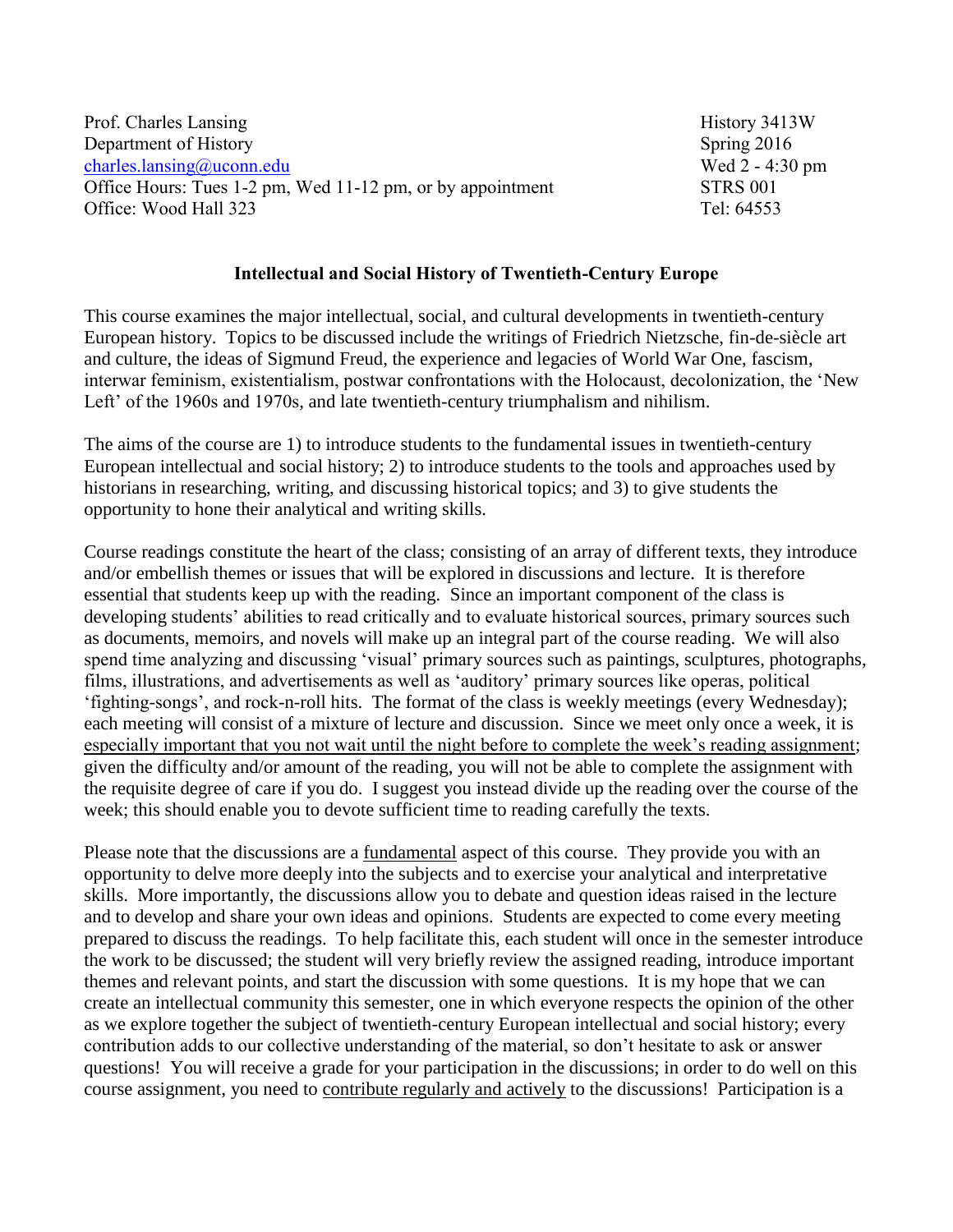willingness to ask and/or answer questions, to make or respond to a comment – in short, to be engaged in an active way in the lectures and discussion.

#### **Course Requirements:**

The course's written assignments consist of regular take-home worksheets on the assigned readings and two revised papers (5-7 pages and 10-12 pages, respectively).

| <b>Class Participation:</b>                                        | 15% |
|--------------------------------------------------------------------|-----|
| Worksheets:                                                        | 15% |
| Paper One (first draft $(15\%)$ and revised submission $(15\%)$ ): | 30% |
| Paper Two (first draft $(20\%)$ and revised submission $(20\%)$ ): | 40% |

In order to do well in this course, you will need to fulfill all the requirements. More specifically, you will need to attain a passing grade in at least 60% of the course requirements. This will require that you regularly do the reading assignments and that you actively participate in the class discussions. Since this is a 'W' course, it is also a course requirement that students turn in both first submissions and also revised versions of the two papers; failure to do so will prevent you from passing the class. Students are expected to hand in a hard copy of each paper (first and final submissions) in class! Similarly, passing the course will also require that you demonstrate satisfactory writing skills. Paper grades will be determined from both the first and final versions of the papers. Requests for extensions or excused absences will be considered on an individual basis, in accordance with College and department guidelines, and only with the appropriate written documentation; such requests should be discussed with me before the assignment is due or the exam is given.

**Student Conduct**: In both discussion sections and lectures, students are expected to conduct themselves in a respectful and considerate manner. To this end, students are asked to turn off their cell phones (and thus students should not send or receive text messages) and to refrain from eating while in class, though I realize some may wish to bring coffee with them. It is expected that students using laptops will not surf the Internet or visit social media sites during class. Violating these simple conduct guidelines will adversely affect a student's participation grade. Finally, I ask that students arrive promptly by 2:00 am; there will be breaks over the course of the seminar session.

**Academic Misconduct**: According to *The Student Code*, academic misconduct consists of the following:

Providing or receiving assistance in a manner not authorized by the instructor in the creation of work to be submitted for academic evaluation (e.g. papers, projects, and examinations); any attempt to influence improperly (e.g. bribery, threats) any member of the faculty, staff, or administration of the University in any matter pertaining to academics or research; presenting, as one's own, the ideas or words of another for academic evaluation; doing unauthorized academic work for which another person will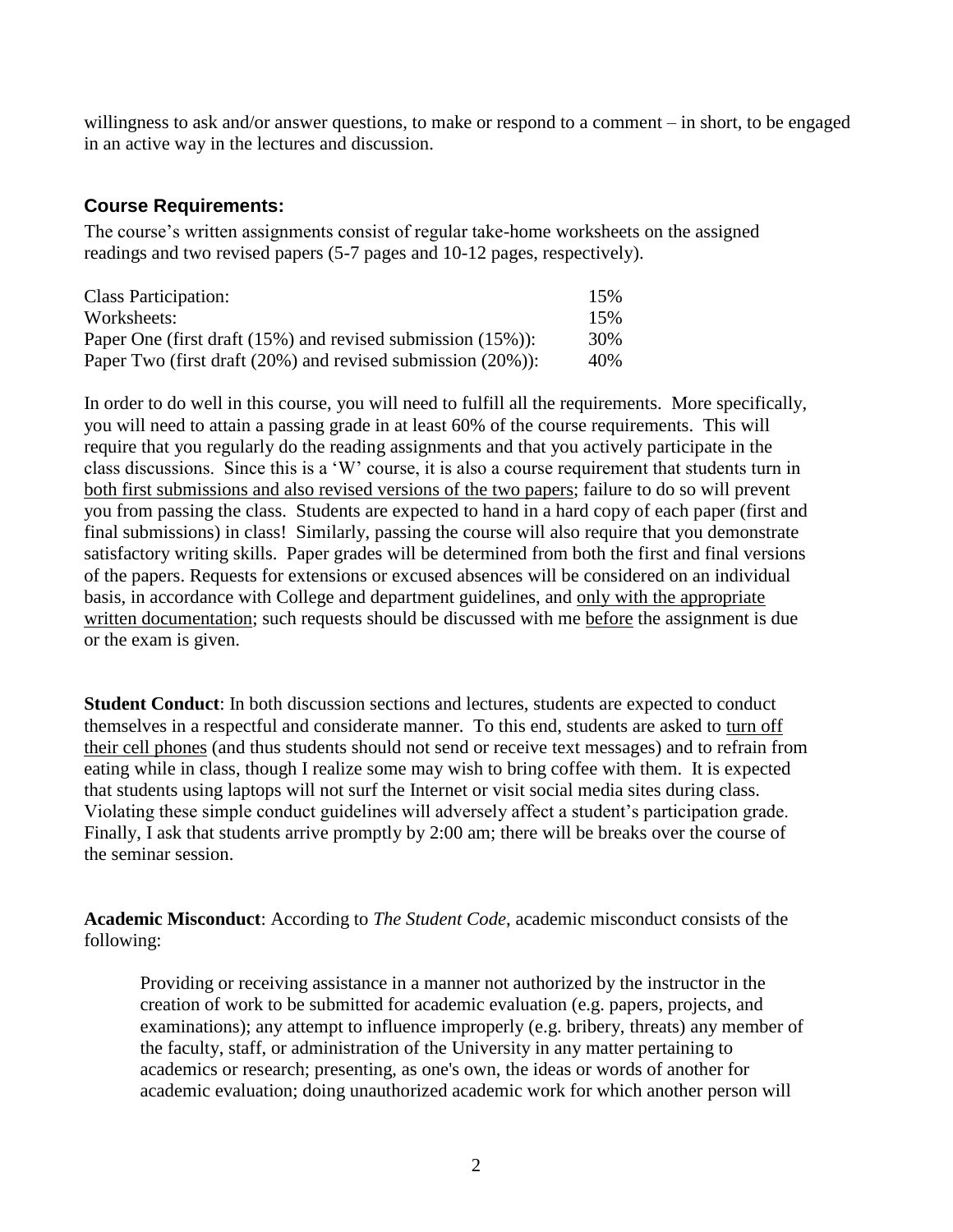receive credit or be evaluated; and presenting the same or substantially the same papers or projects in two or more courses without the explicit permission of the instructors involved. $1$ 

Plagiarism – "presenting, as one's own, the ideas or words of another for academic evaluation" – is a serious act of academic misconduct. Students caught plagiarizing will receive an automatic F in this course; I also reserve the right to refer cases of misconduct to the appropriate University body for further action. I therefore strongly encourage you to familiarize yourselves with University rules and regulations regarding plagiarism and other forms of academic misconduct. Should you have specific questions about academic integrity, please read the University's policies at [http://www.dosa.uconn.edu](http://www.dosa.uconn.edu/) or make an appointment to see me.

**Students with Disabilities**: As a student with a disability, before you may receive accommodations in this class, you will need to make an appointment with the Center for Student Disabilities to arrange for approved accommodations. However, if you would like to speak with me about other matters, please make an appointment to see me as soon as possible.

#### **Assigned Texts**:

Sigmund Freud *On Dreams* Herbert Marcuse *One-Dimensional Man* Friedrich Nietzsche *Thus Spake Zarathustra* (Dover) George Orwell *Burmese Days* Virginia Woolf *A Room of One's Own* Jean Paul Sartre *Nausea* Frantz Fanon *A Dying Colonialism*

Copies of the assigned texts can be purchased at the UConn Co-op. A copy of each of the above assigned texts has also been placed on non-electronic reserve in the Homer Babbidge Library. Please note that some course readings can be accessed only by means of the university's electronic course reserve at the course HuskyCT page (such readings are indicated below by the acronym **ECR**). These works are NOT optional, but are in fact required. You should therefore print out the readings and bring them with you to the appropriate class meeting.

#### **Week One: Introductions**

 $\overline{a}$ 

**January 20** Course and Student Introductions

<sup>&</sup>lt;sup>1</sup> From "Part VI: Academic Integrity in Undergraduate Education and Research" at [http://www.dosa.uconn.edu](http://www.dosa.uconn.edu/)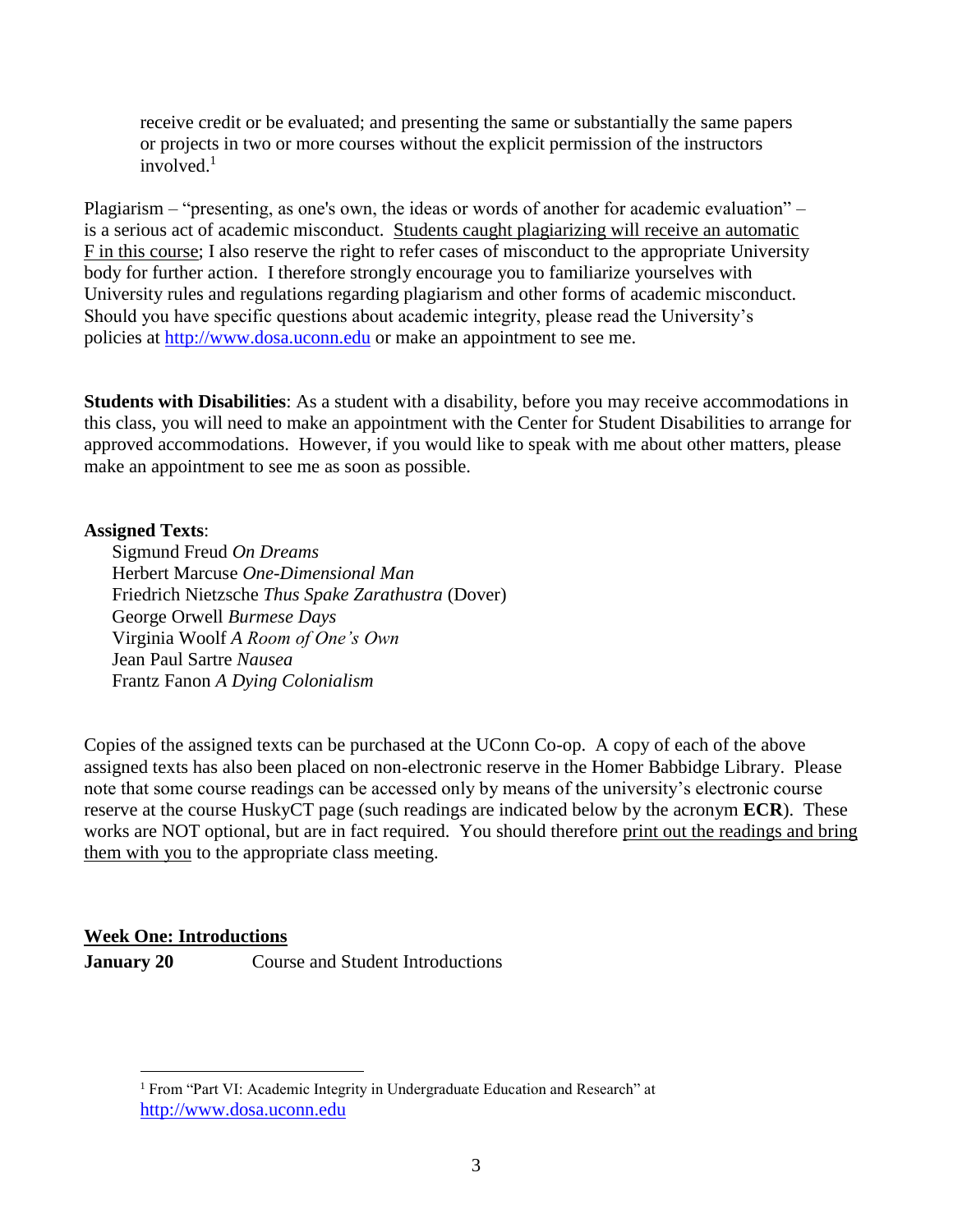#### **Week Two: Nietzsche's Cultural Pessimism and Europe's Decadent Fin-de-Siècle**

**January 27** Nietzsche *Thus Spoke Zarathustra* p. 1-14, 16-23, 29-31, 36-38, 55-57, 59-61, 76-78, 80-82

**Week Three: Sigmund Freud and the Unconscious**

**February 3** Freud *On Dreams*

**Week Four: Max Weber: Rationalism Run Amok February 10** Excerpts on 'bureaucracy,' 'charisma,' and 'discipline' (**ECR**) Start reading for Paper One

**Week Five: World War One – Experiences of War PAPER ONE DUE February 17** Barbusse *Under Fire*, Chapters "Fire" and "Dawn" [**ECR**] Excerpts Jünger, *Storm of Steel* [**ECR**] Excerpt Christopher Clark, *Iron Kingdom* (p. 611-640) [**ECR**]

# **Week Six: Women in Postwar Europe: Liberated, New or Something Else?**

**February 24** Woolf *A Room of One's Own*, p. 3-114 Watch *Pandora's Box*

**Week Seven: Postwar Uncertainties REVISED PAPER ONE DUE March 2** Orwell *Burmese Days* p. 5-100

**Week Eight: The Siren Calls of the Soviet and Fascist systems March 9** Finish Orwell *Burmese Days*

## **SPRING BREAK**

**Week Nine: World War Two: Experiences of War PAPER TWO TOPIC DUE March 23** excerpts from Jarausch (ed.) *Reluctant Accomplice* (**ECR**)

**Week Ten: Legacies of War: Existentialism and the Absurd March 30** Sartre *Nausea*

**Week Eleven: Decolonization and Postwar Insecurities April 6** Fanon *A Dying Colonialism* (excerpts)